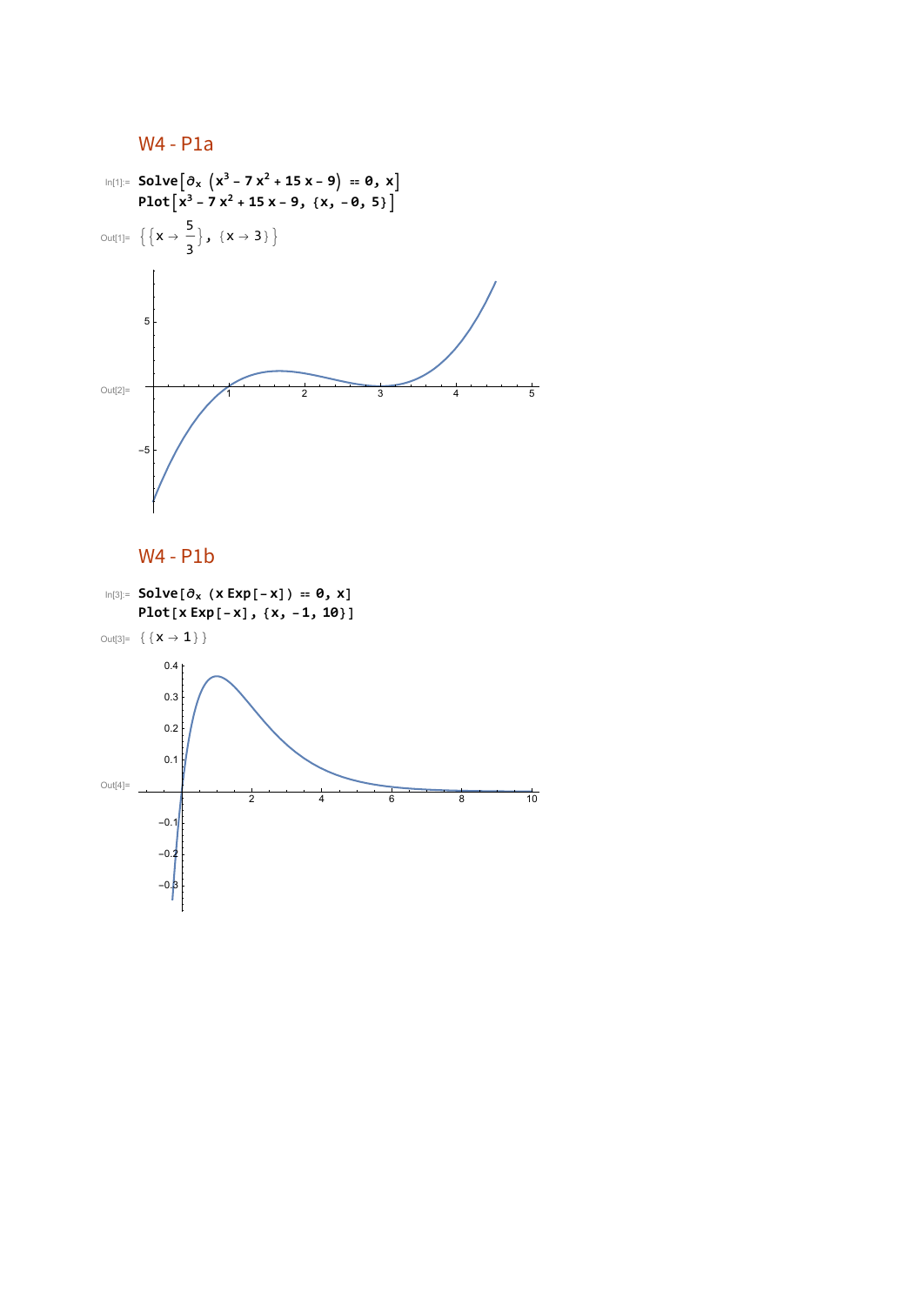

W4 - P2

 $\ln[T]$ :=  $\partial_x$   $\left(x^3 - 7x^2 + 16x - 10\right)$  / **.**  $\left\{x \to 2\right\}$  $\partial_{x,x}$   $(x^3 - 7x^2 + 16x - 10)$  /**.**  $\{x \rightarrow 2\}$ Out[7]=  $\theta$ Out<br>[8]=  $\hskip 10pt -\hskip 10pt 2$ 

$$
\begin{array}{c}\n\log_{|x|} \partial_x \left( x^3 - 7 x^2 + 16 x - 10 \right) / . \left\{ x \to 8 / 3 \right\} \\
\partial_{x,x} \left( x^3 - 7 x^2 + 16 x - 10 \right) / . \left\{ x \to 8 / 3 \right\} \\
\text{Out[9]} = 0\n\end{array}
$$

Out[10]= 2

### W4 - P3

$$
\ln[11] = \$Assumptions = a > 0 \& b > 0;
$$
\n
$$
\text{Minimize} \left[ \left\{ \frac{a}{r^{12}} - \frac{b}{r^6}, r > 0 \right\}, r \right] / / \text{ FullSimplify}
$$
\n
$$
\text{Out[12]} = \left\{ -\frac{b^2}{4a}, \left\{ r \to 2^{1/6} \left( \frac{a}{b} \right)^{1/6} \right\} \right\}
$$
\n
$$
\text{In[13]} = \text{Solve} \left[ \left\{ r_e = 2^{1/6} \left( \frac{a}{b} \right)^{1/6}, U_B = -\frac{b^2}{4a} \right\}, \{a, b\} \right]
$$
\n
$$
\text{Out[13]} = \left\{ \left\{ a \to -r_e^{12} U_B, b \to -2 \, r_e^6 U_B \right\} \right\}
$$
\n
$$
\text{In[14]} = \frac{a}{r^{12}} - \frac{b}{r^6} / . \left\{ a \to U_B \, r_e^{12}, b \to 2 \, U_B \, r_e^6 \right\}
$$
\n
$$
\text{Out[14]} = -\frac{2 \, r_e^6 \, U_B}{r^6} + \frac{r_e^{12} \, U_B}{r^{12}}
$$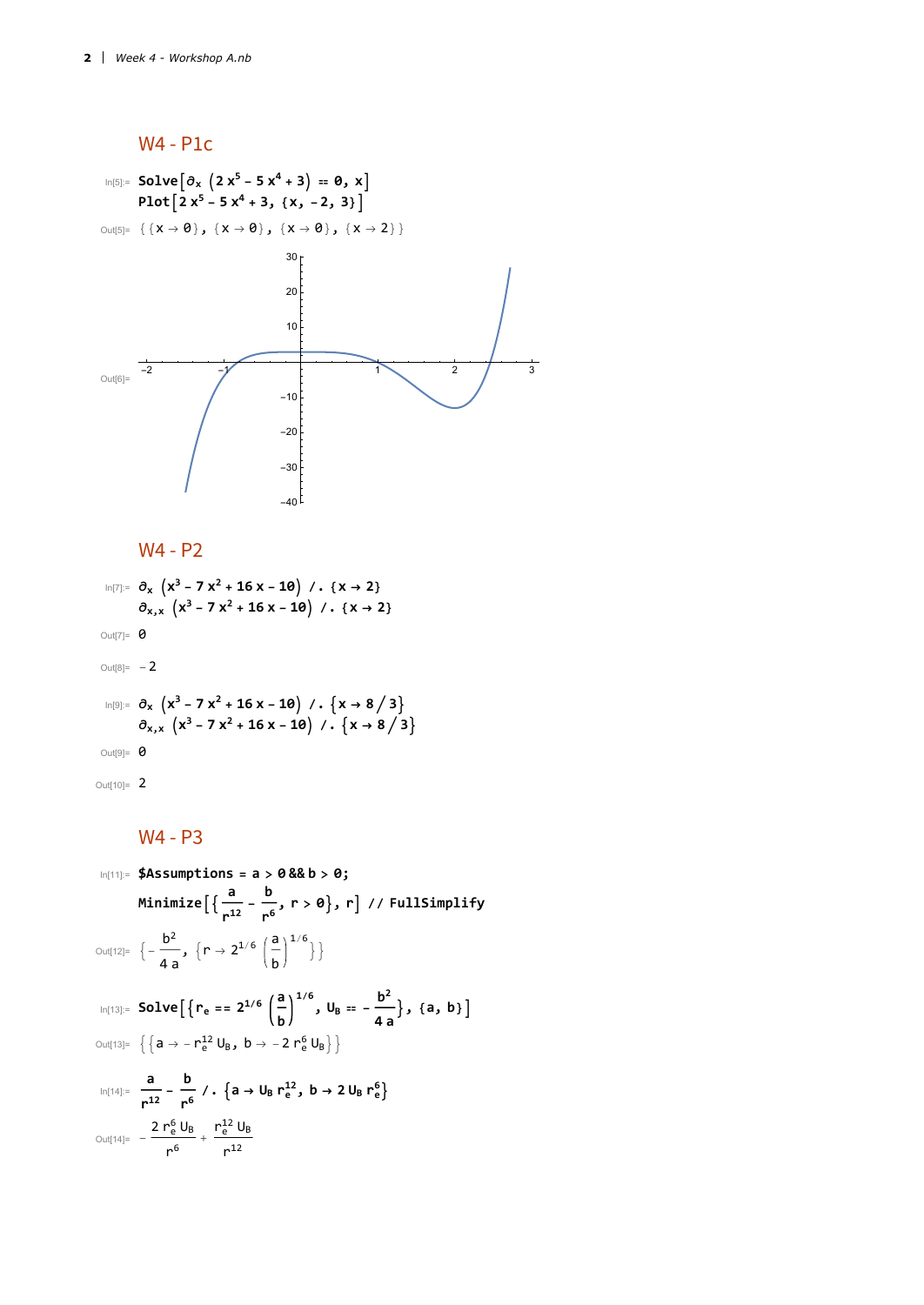#### W4 - P4

In[15]:= **\$Assumptions = k > 0 && T > 0 && m > 0; <sup>p</sup>[v\_] :<sup>=</sup> <sup>4</sup> <sup>π</sup> <sup>m</sup> 2 π k T**  $V^2$  **Exp** $\left[-\frac{m V^2}{2 k T}\right]$ ;  $Solve[\partial_v p[v] = 0, v]$  //  $FullSimplify$ 

$$
\text{Out[17]= }\left\{\{v \to 0\}, \ \left\{v \to -\sqrt{2} \ \sqrt{\frac{k \ T}{m}}\right\}, \ \left\{v \to \sqrt{2} \ \sqrt{\frac{k \ T}{m}}\right\}\right\}
$$
\n
$$
\text{In[18]= }\sqrt{\frac{2 k \ T}{m}} \ / \ . \ \left\{k \to 1.380 \times 10^{-23}, \ T \to 298, \ m \to 0.028 \ / \left(6.022 \times 10^{23}\right)\right\}
$$
\n
$$
\text{Out[18]= } 420.585
$$

W4 - P5a

$$
\text{In}[19] = f[x_., y_'] := 3 - x^2 - xy - y^2 + 2y; \quad \text{Solve} \left[ \left\{ \partial_x f[x, y] = \theta, \partial_y f[x, y] = \theta \right\}, \{x, y\} \right]
$$
\n
$$
\text{Out}[20] = \left\{ \left\{ x \rightarrow -\frac{2}{3}, y \rightarrow \frac{4}{3} \right\} \right\}
$$





## W4 - P5b

In [22]:= 
$$
f[x_., y_]
$$
 :=  $x^3 + y^2 - 3x - 4y + 2$ ;  
\nSolve  $[\{\partial_x f[x, y] = 0, \partial_y f[x, y] = 0\}, \{x, y\}]$   
\nOut [23]: = { $(x \rightarrow -1, y \rightarrow 2), \{x \rightarrow 1, y \rightarrow 2\}$ }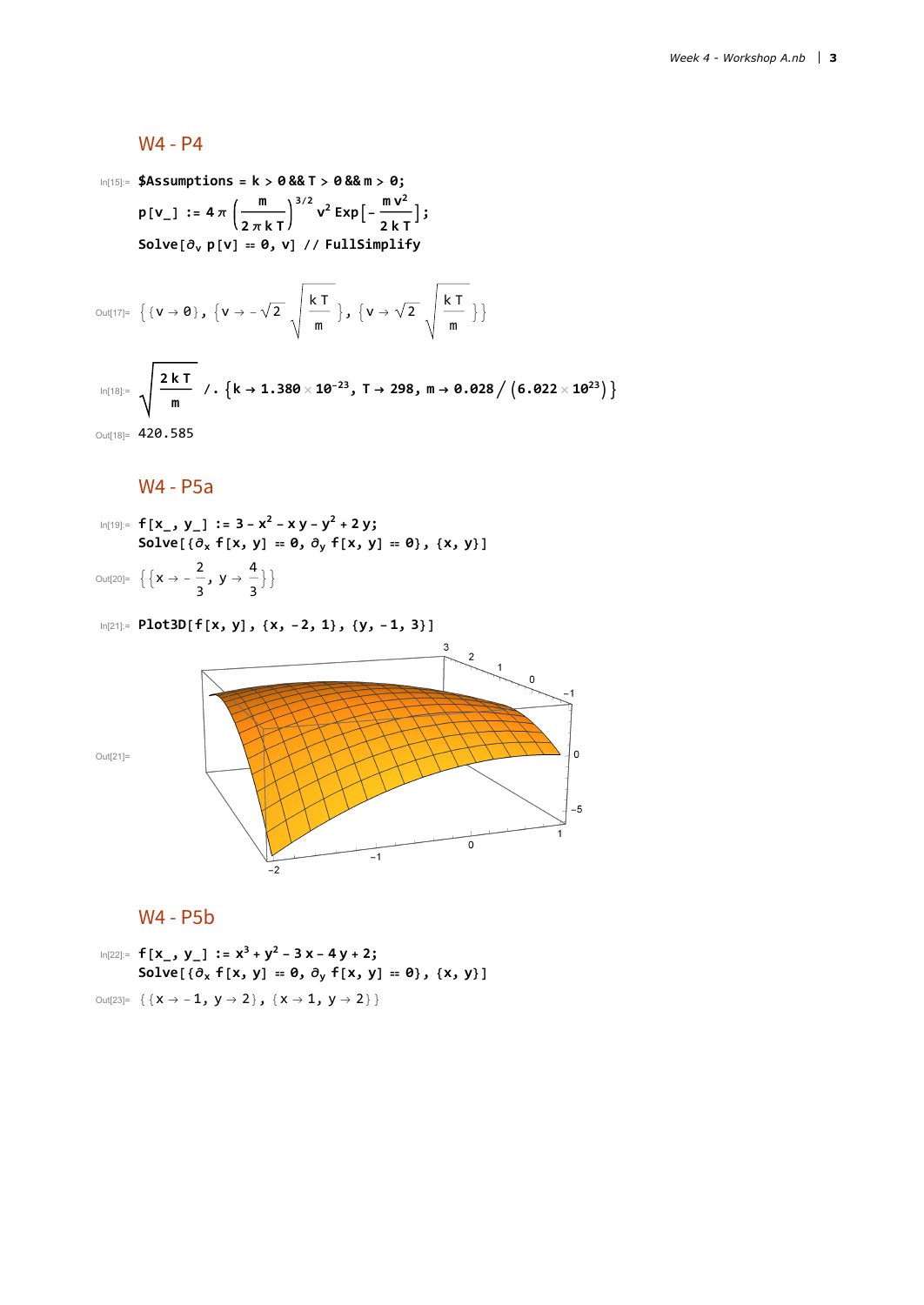

## Least squares formulae

$$
b[x_-, y_-, n_]] := \frac{n \sum_{k=1}^{n} (x[[k]] y[[k]]) - (\sum_{k=1}^{n} x[[k]])(\sum_{k=1}^{n} y[[k]])}{n \sum_{k=1}^{n} (x[[k]]^2) - (\sum_{k=1}^{n} x[[k]])^2} ;
$$
  

$$
b[x_-, y_-, n_]] := \frac{(\sum_{k=1}^{n} y[[k]])(\sum_{k=1}^{n} (x[[k]]^2)) - (\sum_{k=1}^{n} x[[k]])(\sum_{k=1}^{n} (x[[k]] y[[k]])))}{n \sum_{k=1}^{n} (x[[k]]^2) - (\sum_{k=1}^{n} x[[k]])^2} ;
$$

### W4 - P6a, BCA

In[27]:= **x = {0.00, 0.10, 0.25, 0.50, 0.75, 1.25, 2.50}; y = {0.000, 0.046, 0.136, 0.209, 0.299, 0.484, 0.862}; a[x, y, 7] b[x, y, 7]** Out[29]= 0.340944 Out[30]= 0.0302786

#### W4 - P6a, Bradford

In[31]:= **x = {0.00, 0.10, 0.25, 0.50, 0.75, 1.25, 2.50}; y = {0.000, 0.039, 0.123, 0.182, 0.261, 0.409, 0.620}; a[x, y, 7] b[x, y, 7]** Out[33]= 0.246021

```
Out<sup>[34]=</sup> 0.0453979
```
#### W4 - P6b, BCA

In[35]:= **y = {0.00, 0.10, 0.25, 0.50, 0.75, 1.25, 2.50}; x = {0.000, 0.046, 0.136, 0.209, 0.299, 0.484, 0.862}; a[x, y, 7] b[x, y, 7]** Out<sup>[37]=</sup> 2.91618  $Out[38] = -0.0839064$